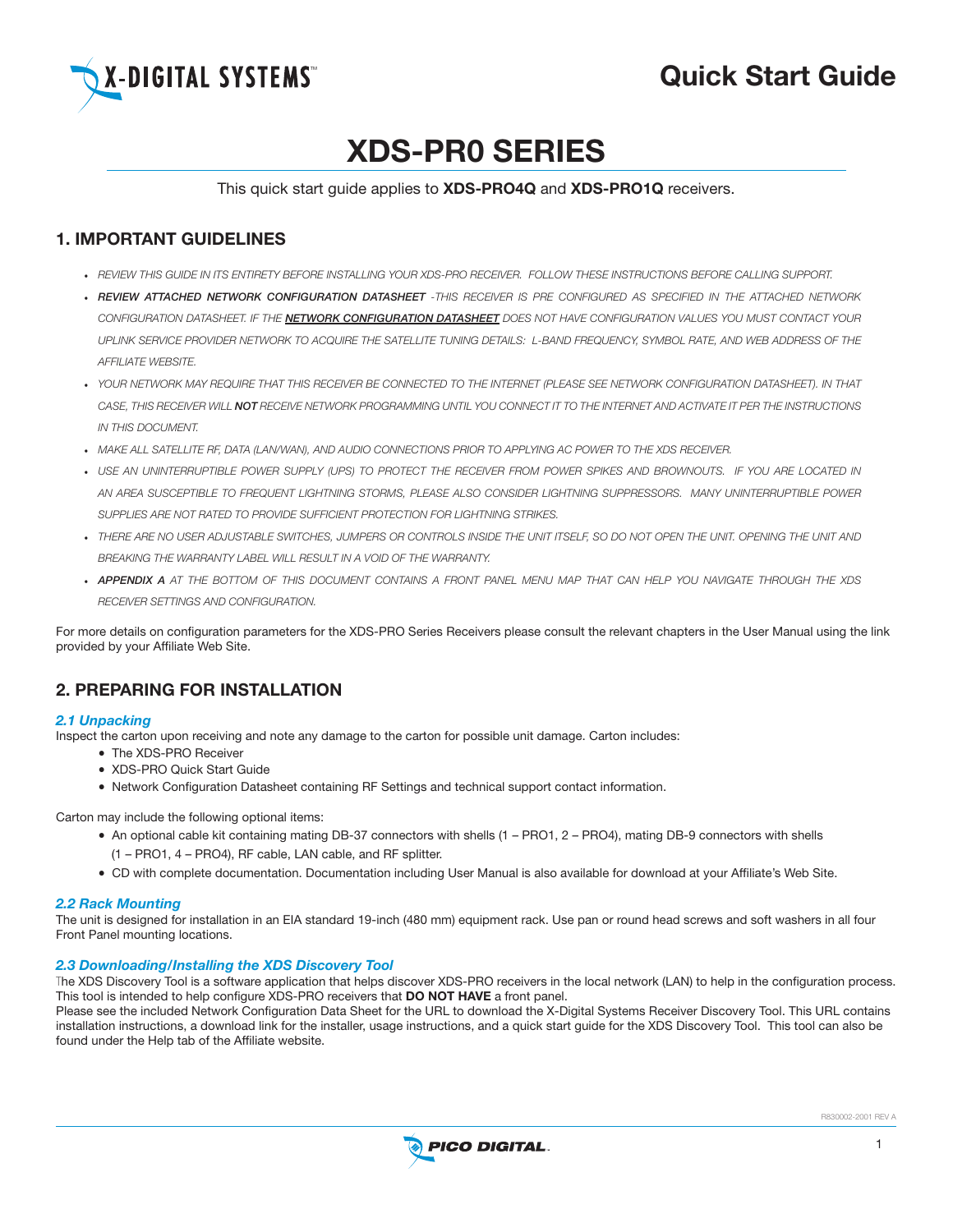

# **THR AND THE SET IS START GUIDE START GUIDE START GUIDE START GUIDE**

# 3. Connecting your Receiver

#### *3.1 Satellite RF Connection*

Your XDS-PRO receiver is preconfigured to tune itself to the settings specified in the attached Network Configuration Data Sheet. Once the RF connection from your downlink is properly connected and you apply AC power, the receiver should automatically tune and lock to the network carrier. If the Network Configuration Datasheet does not include a specific network, you must contact your uplink service provider network to acquire the satellite tuning details: L-band frequency, symbol rate, and web address for the affiliate website.

#### *3.1.1 Cabling*

When connecting your receiver we recommend using RG-6 and that the splitter is rated for L-Band frequencies (950-2150 MHz). Use of lower rated equipment can result in roll off and significantly degraded signal quality. Your receiver may include an optional cable kit with these connectors.

#### *3.1.2 LNB Voltage*

Your receiver was shipped from the factory with the LNB voltage disabled by default. If you need the receiver to drive the LNB on your dish, you can enable it after you have powered it up from the Tuner Setup section of the front panel. Please see Appendix A for details. If you have a XDS-PRO receiver without a front panel, you can enable it after you have powered it up and connected to the web interface. Please see section 4.2.2 for details.

#### *3.2 Internet Connection*

Your network may require that the XDS-PRO receiver is always connected to a broadband connection (Internet). The broadband connection is used by the network to remotely troubleshoot, send content to the internal storage, send commercial playback schedules, retrieve as-played logs of commercial insertions, and stream live audio to the receiver.

#### *3.2.1 Connecting the Receiver to your LAN*

If you elect to place the receiver on your local network inside of your firewall, you will connect a patch cable from your internal switch or router to the port labeled LAN-1. The receiver is set by default to obtain an IP address via DHCP. If your network does not have a DHCP server, you will need to assign it a static address through the front panel. Please see section 4.2.3 for details on manually assigning IP addresses.

#### *3.2.2 Connecting the Receiver to the WAN*

If you would like your receiver to access the internet directly through a DMZ connection or outside of your firewall, you will connect a patch cable to the port labeled LAN-2 on the back of the receiver. Since main management method for the XDS-PRO receiver is the web interface, X-Digital Systems does not recommend connecting it solely to the WAN. In general, access to the receiver from a PC in your LAN will be blocked if the receiver is in a DMZ zone or outside of your firewall. To assign a static IP address to the WAN, please see section 4.2.2.

#### *3.3 Connecting the Audio Ports*

The analog audio output of the XDS-PRO receivers is routed through the DB-9 connector labeled Audio-A through Audio-D on the rear panel. The table below details the wiring pin out for the ports:

| Pin            | Signal         |  |  |
|----------------|----------------|--|--|
|                | L OUT+         |  |  |
| $\overline{2}$ | Ground         |  |  |
| 3              | $L$ OUT+ $(*)$ |  |  |
| $\overline{4}$ | Ground         |  |  |
| 5              | R OUT+         |  |  |
| 6              | L OUT-         |  |  |
| 7              | Ground (*)     |  |  |
| 8              | L OUT- $(*)$   |  |  |
| 9              | R OUT-         |  |  |

(\*) - These additional output pins are provided for StarGuide receiver compatibility.

Optional cable kit may include four mating DB-9 connectors with shells. Please see the XDS-PRO User's Guide for detailed specifications on the audio output.

#### *3.4 Relay Closures*

The XDS-PRO4 receiver has two DB-37 connectors labeled Relay-A and Relay-B on the rear panel. The XDS-PRO1 receiver has one DB-37 connector labeled Relay-A. These connectors contain sixteen relay/contact closures that can drive external automation systems. The tables below detail the pin out for the ports:

0002-2001 REV A

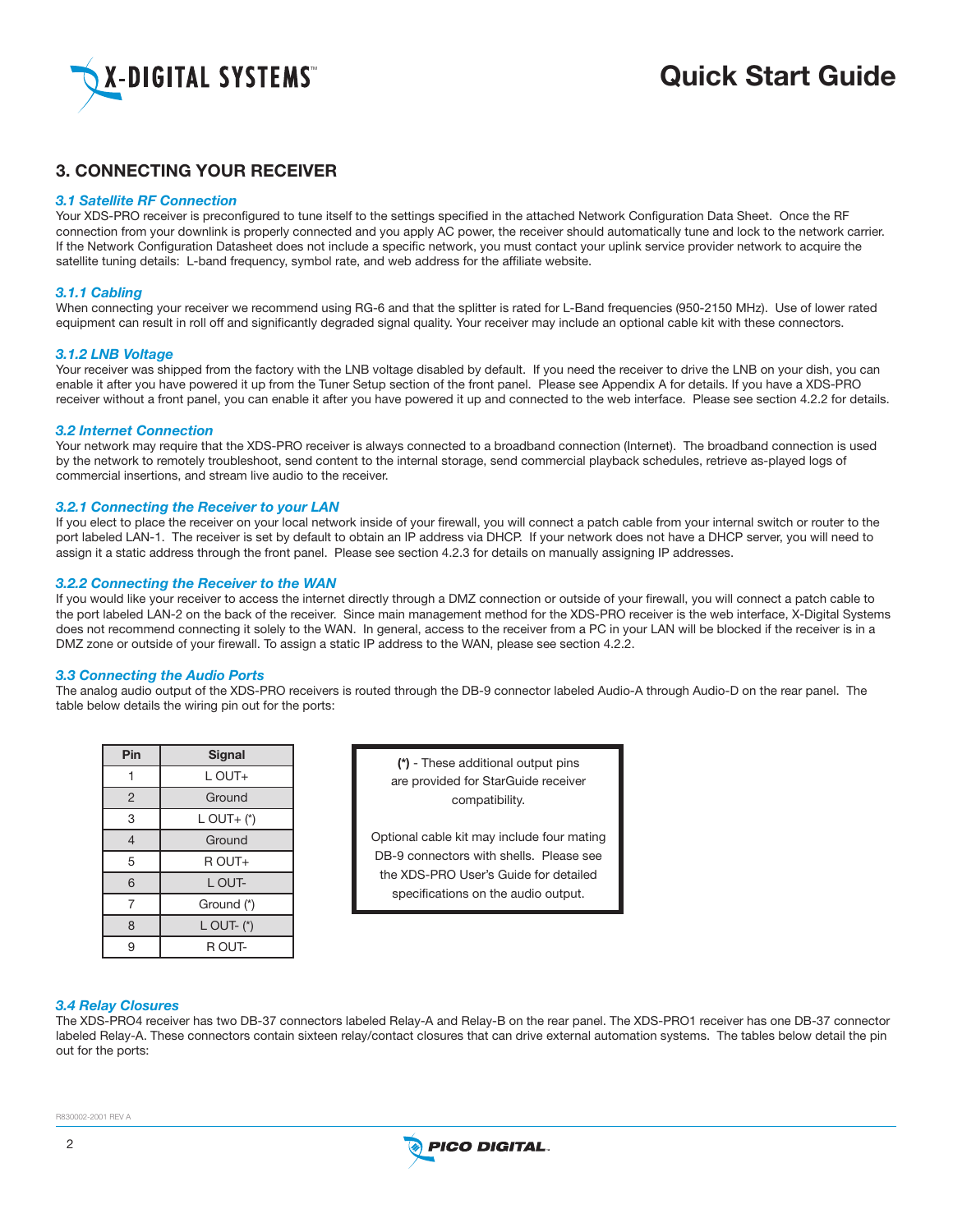# Analysis and Cuick Start Guide (1995). The Cuick Start Guide (1995).



| Relay A - DB37M |  |
|-----------------|--|

| Pin            | <b>Function</b> | Pin       | <b>Function</b> |
|----------------|-----------------|-----------|-----------------|
| 1              | Relay 1A        | 20        | Relay 1B        |
| $\overline{2}$ | Relay 2A        | 21        | Relay 2B        |
| 3              | Relay 3A        | 22        | Relay 3B        |
| $\overline{4}$ | Relay 4A        | 23        | Relay 4B        |
| 5              | Ground          | 24        | Ground          |
| 6              | Relay 5A        | 25        | Relay 5B        |
| $\overline{7}$ | Relay 6A        | 26        | Relay 6B        |
| 8              | Relay 7A        | 27        | Relay 7B        |
| 9              | Relay 8A        | 28        | Relay 8B        |
| 10             | Ground          | 29        | Relay 9B        |
| 11             | Relay 9A        | 30        | Relay 10B       |
| 12             | Relay 10A       | 31        | Relay 11B       |
| 13             | Relay 11A       | 32        | Relay 12B       |
| 14             | Relay 12A       | 33        | Ground          |
| 15             | NC TxData       | 34        | Relay 13B       |
| 16             | Relay 13A       | 35        | Relay 14B       |
| 17             | Relay 14A       | 36        | Relay 15B       |
| 18             | Relay 15A       | 37        | Relay 16B       |
| 19             | Relay 16A       | <b>NA</b> | <b>NA</b>       |

#### Relay B – DB37M

| Pin            | <b>Function</b> | Pin       | <b>Function</b> |
|----------------|-----------------|-----------|-----------------|
| 1              | Relay 1A        | 20        | Relay 1B        |
| $\overline{2}$ | Relay 2A        | 21        | Relay 2B        |
| 3              | Relay 3A        | 22        | Relay 3B        |
| $\overline{4}$ | Relay 4A        | 23        | Relay 4B        |
| 5              | Ground          | 24        | Ground          |
| 6              | Relay 5A        | 25        | Relay 5B        |
| 7              | Relay 6A        | 26        | Relay 6B        |
| 8              | Relay 7A        | 27        | Relay 7B        |
| 9              | Relay 8A        | 28        | Relay 8B        |
| 10             | Ground          | 29        | Relay 9B        |
| 11             | Relay 9A        | 30        | Relay 10B       |
| 12             | Relay 10A       | 31        | Relay 11B       |
| 13             | Relay 11A       | 32        | Relay 12B       |
| 14             | Relay 12A       | 33        | Ground          |
| 15             | Ground          | 34        | Relay 13B       |
| 16             | Relay 13A       | 35        | Relay 14B       |
| 17             | Relay 14A       | 36        | Relay 15B       |
| 18             | Relay 15A       | 37        | Relay 16B       |
| 19             | Relay 16A       | <b>NA</b> | <b>NA</b>       |

If your automation system can read text cues directly, the cue serial stream is available from Relay Port A pins 15 and 10 (GND). The NC TxData pin is RS-232 data with no flow control or handshaking. By default, the baud rate is set to 9600 bps, eight data bits, no parity, and one stop bit. Optional cable kit may include one or two mating DB-37 connectors with shells. Full electrical specifications for the relay closures can be found in the XDS-PRO User's Guide.

#### *3.5 Locating the Receiver on Your Network*

This section is required for those who have an XDS-PRO1 receiver with no front panel LCD.

Begin by downloading, installing, and launching the Discovery Tool to a PC residing in the same network as the receiver. Once it has opened, click the Start button at the top to begin scanning your local network. As it finds receivers on your network, it will populate the results in the grid below. You may see multiple results returned if you have other XDS satellite receivers on your network. Look for a receiver that has PRO1 in the receiver type field and a serial number matching the unit you just installed. Once your unit is located, click on the IP address in the first column to launch the web interface in your default browser. At the login prompt for the web interface, please login with the following credentials:

## User: tech Password: radio

Note: If your unit does not show up in the list or if you do not have a DHCP server on your network, you will need to follow the steps in Appendix A at the end of this guide before proceeding.

# 4. Verification of Functionality

Once all of the connections have been made, you may connect AC power to the receiver and begin verification of the receiver functionality.

### *4.1 Verify the Receiver is Tuned and Locked to the Network Carrier*

Once the satellite is properly connected and the receiver is powered up the receiver is configured from the factory to tune and lock to your network's carrier. Please verify as follows: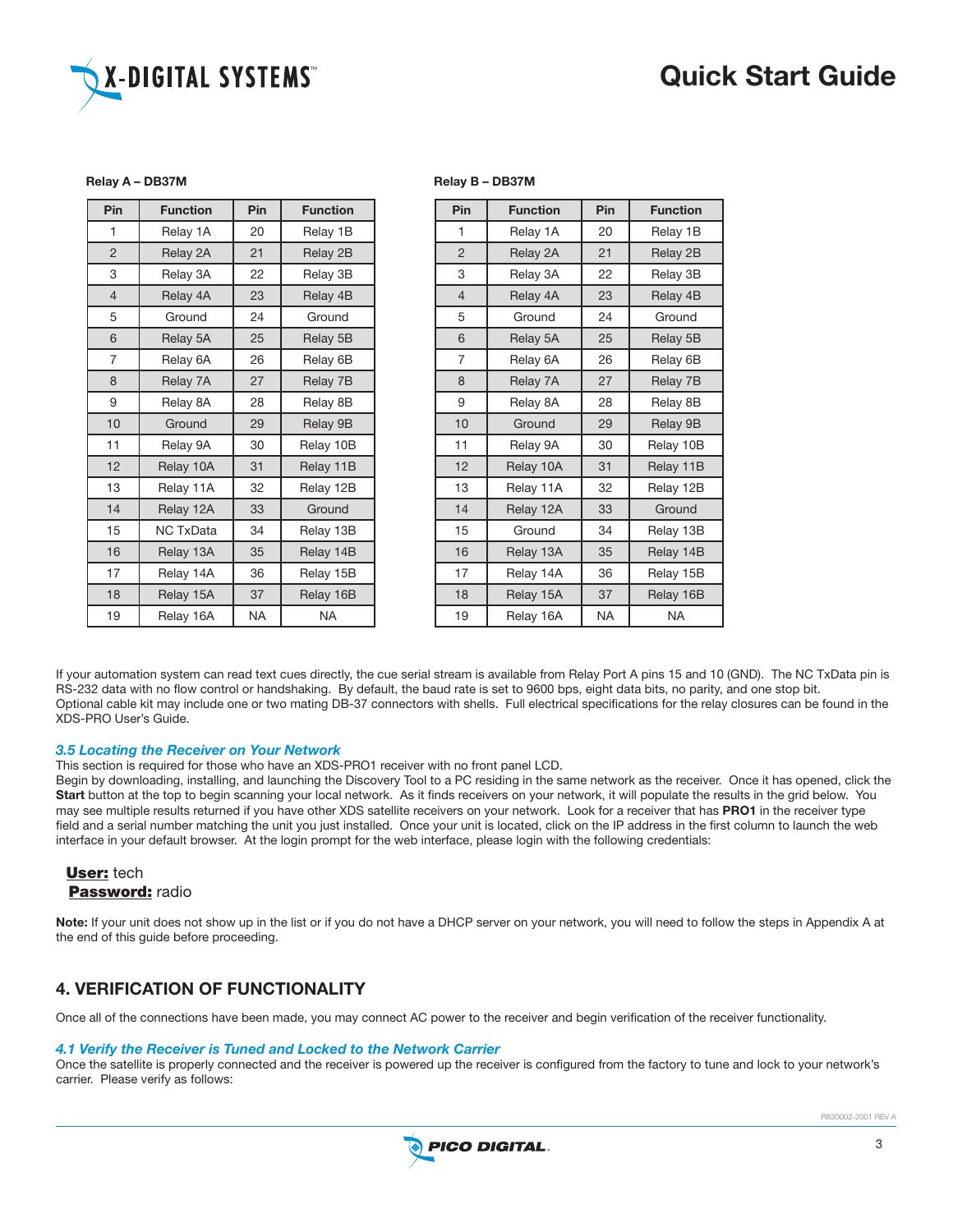

# Analysis and Cuick Start Guide (1995). The Cuick Start Guide (1995).

#### *4.1.1 Acquiring Lock*

If your XDS-PRO receiver does not automatically lock and/or to verify the correct network satellite settings, you will need to use the front panel controls or the web interface on XDS-PRO receivers with no front panel controls.

#### *4.1.1.1 Using Front Panel Controls*

Quick verification of the tuner status can be done from the front panel of the receiver. If the green LED labeled as Signal is lit, the receiver is locked to a satellite carrier. However, this does not guarantee that the receiver is locked to the correct carrier. You can navigate to the Tuner section of the front panel to verify that the frequency and symbol rate match the values specified in the included Network Data Sheet. Additionally, you can manually change the value here if your receiver does not automatically lock.

- At the main screen with the network logo, press the SET key, then the left or right arrow keys to reach Setup. Press SET.
- Press the left or right arrow keys to reach Tuner. Press SET.
- Press the left or right arrow keys to reach Frequency. Press SET. Check Network Data Sheet for Frequency
- • Use the four arrow keys and the SET key to set the frequency to the value on the Network Data Sheet packed with your receiver.
- Press the left or right arrow keys to reach Symbol Rate. Press SET. Check Network Data Sheet for Symbol Rate
- Use the four arrow keys and the SET key to set the symbol rate to the value on the Network Data Sheet packed with your receiver.

#### *4.1.1.2 Using Web Interface*

Once logged in to the web interface, you will be on the Status tab of the General page. Click on the Tuner tab to view the current tuner settings and statistics of the receiver. On this page you will be able to see the frequency and symbol rate. If the settings do not match the values in the Network Configuration Data Sheet, click the Edit Tuner Settings button at the bottom of the tab. You will now be able to edit the applicable tuner settings for your carrier as well as enable the LNB power if the receiver is designated to supply DC voltage to your dish. After you are finished making changes, click Save Tuner Settings.

#### *4.1.2 Signal Quality*

Once the tuner is locked and the correct carrier is verified, the quality of the signal should be verified to ensure reliable service. On the starting screen of the front panel or in the web interface the receiver displays the  $E_{\rm b}/N_{\rm o}$  (shown as  $\bf{E}\bf{B})$  and AG (automatic gain shown as  $\bf{A}\bf{G}$ ) values from the tuner. The EB value should be above 7 and AG should fall between 40 and 60. If your values do not fall within these ranges, please verify proper dish orientation and RF wiring.

#### *4.2 Verify IP Connectivity to the NOC*

In order for the NOC to send programming and schedule information to your receiver, it must be able to communicate with the receiver over the internet.

#### *4.2.1 NOC Connection Test Using Front Panel Controls*

Under the Network Setup section of the front panel there is a tool called Test NOC that will allow you to verify internet connectivity to the NOC. Press the 2 softkey that is labeled NOC to initiate the test.

After the test completes you will either see 'Successfully Connected to NOC' or 'Cannot Connect to NOC!' If your receiver is able to connect, your settings are correct and you are ready to proceed with the next tests. On the other hand, if your receiver is unable to connect, you will need to adjust your IP settings until the test is successful. You may need to check settings on the receiver or in your network including any switches, routers or firewalls. The receiver will need to be able to communicate on TCP port 80 to the internet. Please see the next section if you need to assign the receiver a static IP address or configure a proxy server.

#### *4.2.2 NOC Connection Test Using the Web Interface*

On the General page of the web interface under the Status tab there is a tool named the NOC Connection Test that will allow you to verify connectivity to the NOC. Click the Initiate Test button and then confirm you want to start the test by clicking Begin Test.

The test should take no longer than a minute or two but during this time the web interface will be unresponsive to other commands. After the test completes you will either see 'NOC Connection Successful' or 'Cannot Connect to NOC.' If your receiver is able to connect, your settings are correct and you are ready to proceed with the next tests. On the other hand, if your receiver is unable to connect, you will need to adjust your IP settings until the test is successful. You may need to check settings on the receiver or in your network including any switches, routers or firewalls. The receiver will need to be able to communicate on TCP port 80 to the internet. Please see the next section if you need to assign the receiver a static IP address or configure a proxy server.

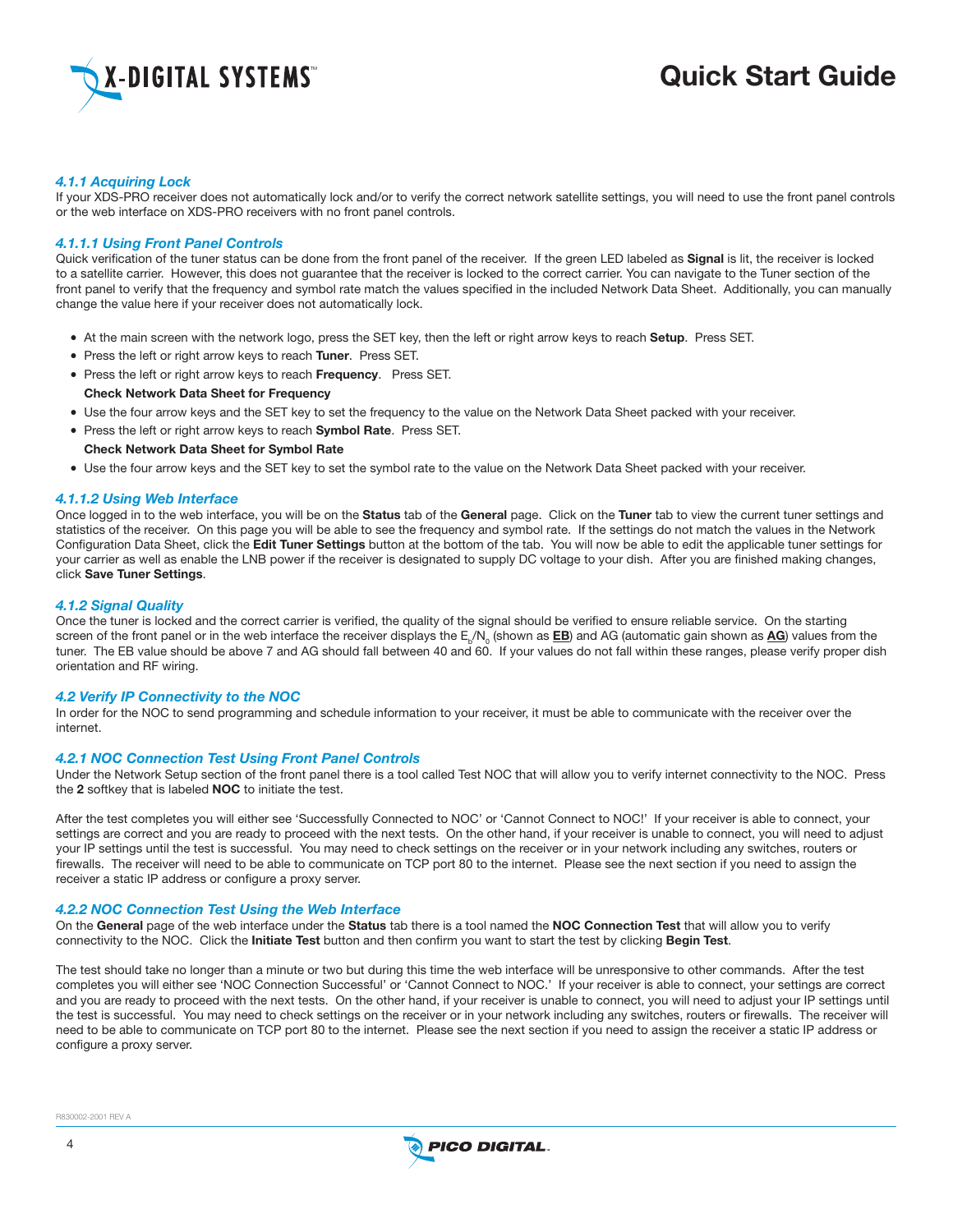

# DIGITAL SYSTEMS THE SAME CONTROLLER STATE GUIDE

#### *4.2.3 Assigning a Static IP Address Using Front Panel Controls*

Assigning a static IP address to either the LAN or WAN can be done from the Network Setup section of the front panel. This section allows DHCP to be toggled, a gateway to be specified, a static IP address to be set for the LAN or WAN port, or an HTTP proxy server and port to be specified. When specifying IP addresses, use the Up/Down keys to adjust the numerical values and the Left/Right keys to move between octets. The SET key will save the specified address. Once all adjustments are complete, run the TEST NOC again to make sure the receiver is able to successfully connect to the NOC. Please see Appendix A for help on navigating through the front panel menus.

#### *4.2.4 Assigning a Static IP Address Using the Web Interface*

Assigning a static IP address to either the LAN or WAN can be done on the General page of the web interface under the Setup tab. Click on Edit Configuration Settings at the bottom of the tab to make adjustments. The TCP/IP Networking section allows DHCP to be toggled, a gateway to be specified, a static IP address to be set for the LAN or WAN port, or an HTTP proxy server and port to be specified. Once all adjustments are complete, click Save Configuration Settings. Please note that if you changed the IP address of the receiver you will need to navigate to the new address in a browser to reconnect to the web interface.

#### *4.3 Verify Audio Reception*

Once the receiver is locked to the network carrier, you can verify audio functionality as follows:

#### *4.3.1 Verify Audio Reception*

From the factory your receiver is configured to play out the Test Channel for your network on all audio ports, however, your network may ship the receiver with current programming and authorizations active. Even if this is the case, the Test Channel can be used to verify audio reception as well as verify proper wiring to the rear DB-9 connector.

> **The Test Channel is intended to check receiver operation; it does NOT indicate that you can receive regular network programming. You must complete all installation and activation steps including a fulltime internet connection to receive program audio. Your XDS-PRO receiver must ALWAYS be connected to the internet.**

#### *4.3.2 Verify Audio Ports*

Each DB-9 audio connector carries one radio program stream, either mono or stereo. If the program is mono, the same audio appears on the left and right pin pairs. In most cases, the left and right sides of a stereo channel are no longer used to carry unrelated mono programs.

To manually program the XDS-PRO receivers to output the Test Channel on a desired audio port:

- At the main screen with the network logo, press the SET key, then the left or right arrows to reach Audio Ports. Press SET.
- Press the left or right arrows to select the **Audio Port** (letter A, B, C or D). Press SET.
- Press the left or right arrows to select Program. Press SET.
- Use the up and down arrows to find the Test Channel. Press SET.

Verify that you can hear the Test Channel through all receiver ports.

# 5. Verification of Programming and Activation

You can edit and activate the programming schedule of your receiver through the Affiliate website of your network. The URL for this site is provided on the Network Data Sheet.

To login you will use the serial number of your receiver as the username and a password generated by the receiver. The password can be found as follows:

- • On the front panel in the Setup section where the serial number is displayed press the 3 soft key to show the daily password.
- • Or the web interface in the General section find and click the Show Daily Login and Password.
- • Use this password along with your receiver serial number to log in to the Affiliate website

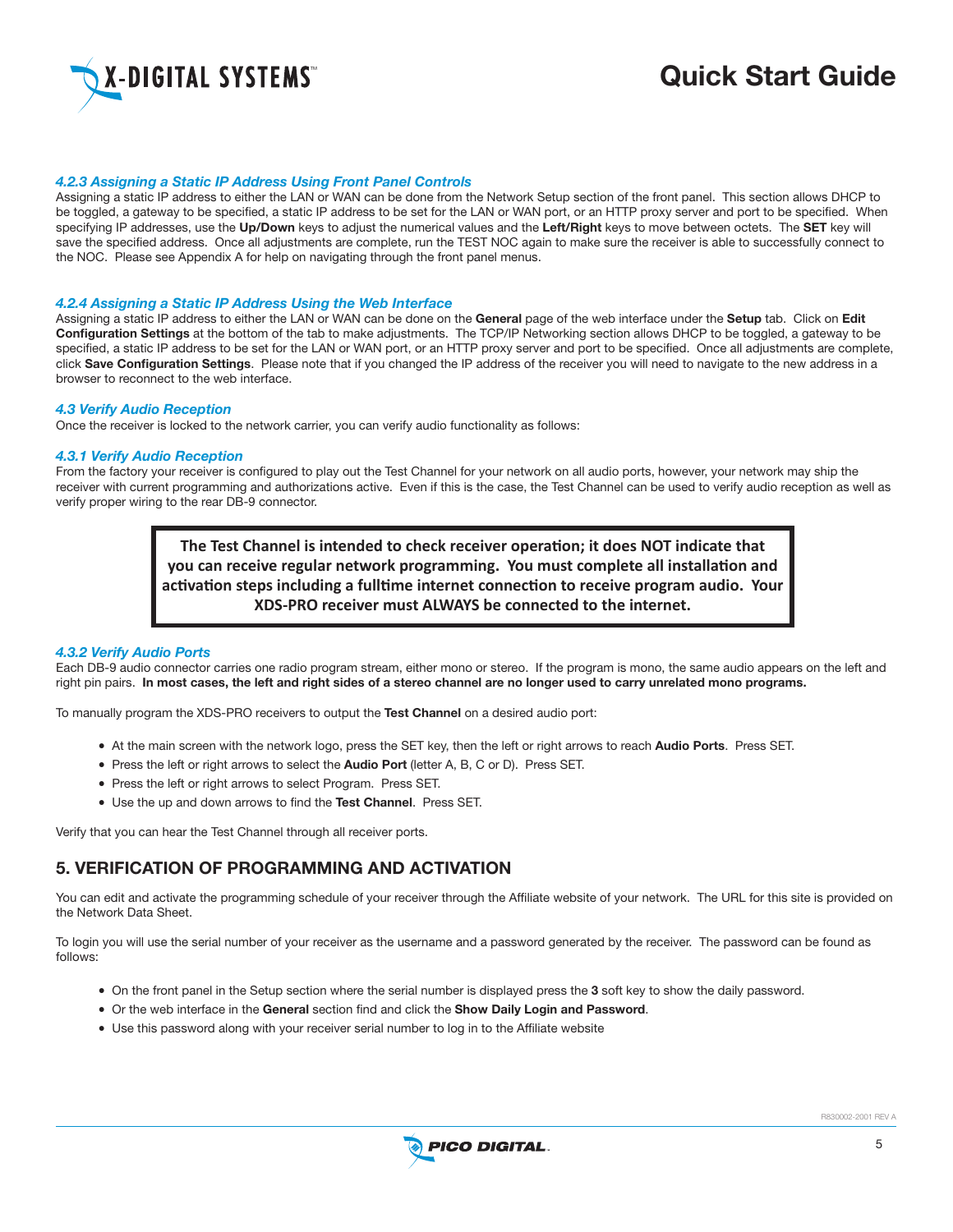

#### *5.1 Setup From the Affiliate Website*

Once logged in to the Affiliate website, the following adjustments should be made prior to activation:

a. Set a friendly password: This will be a persistent password that will allow you to log in to the site without finding the daily password each day b. Adjust Time Zone: In addition to the proper time zone for your location, please make sure your daylight savings settings are correct c. Review Schedule: In the XDS system each program, not each channel, is permissioned and labeled for station use. Therefore, instead of tuning to a channel to find a program, you will schedule the programs to appear on each output port based on the stations that have received authorization(s). You will need to review your schedule before activating your receiver. For detailed instructions on using the scheduler, please see the XDS-PRO User's Guide.

Note: This receiver is equipped with digital storage that allows a 'tape delay' of live network programming per your affiliate agreement. You can use this capability to schedule your receiver with a combination of live and delayed programming. The User's Guide contains a full explanation of the scheduler

d. Review Relay Mappings: The receiver will be preconfigured by the network with the default relay mappings. Please review and modify as desired to connect the receiver with your automation equipment.

e. Approve Setup and Activate: Once you have reviewed all of the settings above, press the Update button. Within a few minutes, the NOC will send the updated programming to your receiver and the Update LED on the front panel will turn off.

# 6. Support Contact Information

If you have any problems with the steps in this guide, please call the Technical Services contact specified in the Network Configuration Data Sheet. The support staff will be able to assist you in setup and verification.

# 7. Full User's Guide

This Quick Start Guide is not a full equipment manual. To download the XDS-PRO User's Guide, please see the Help tab of the Affiliate website where all documents related to receiver operation can be found. Please note that the User's Guide may periodically change to reflect changes in software features.

R830002-2001 REV A

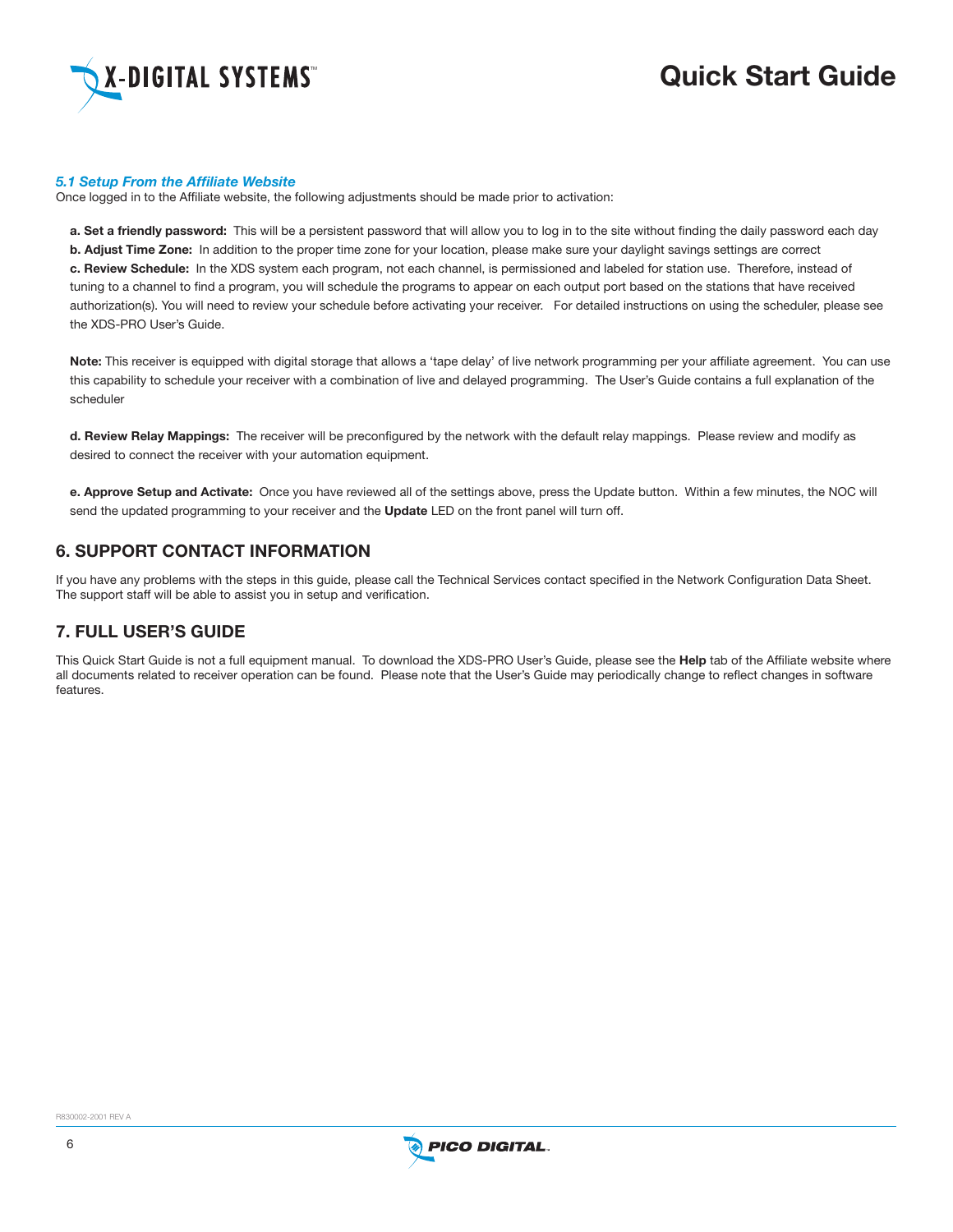

# APPENDIX A – XDS RECEIVER MENU TREE: